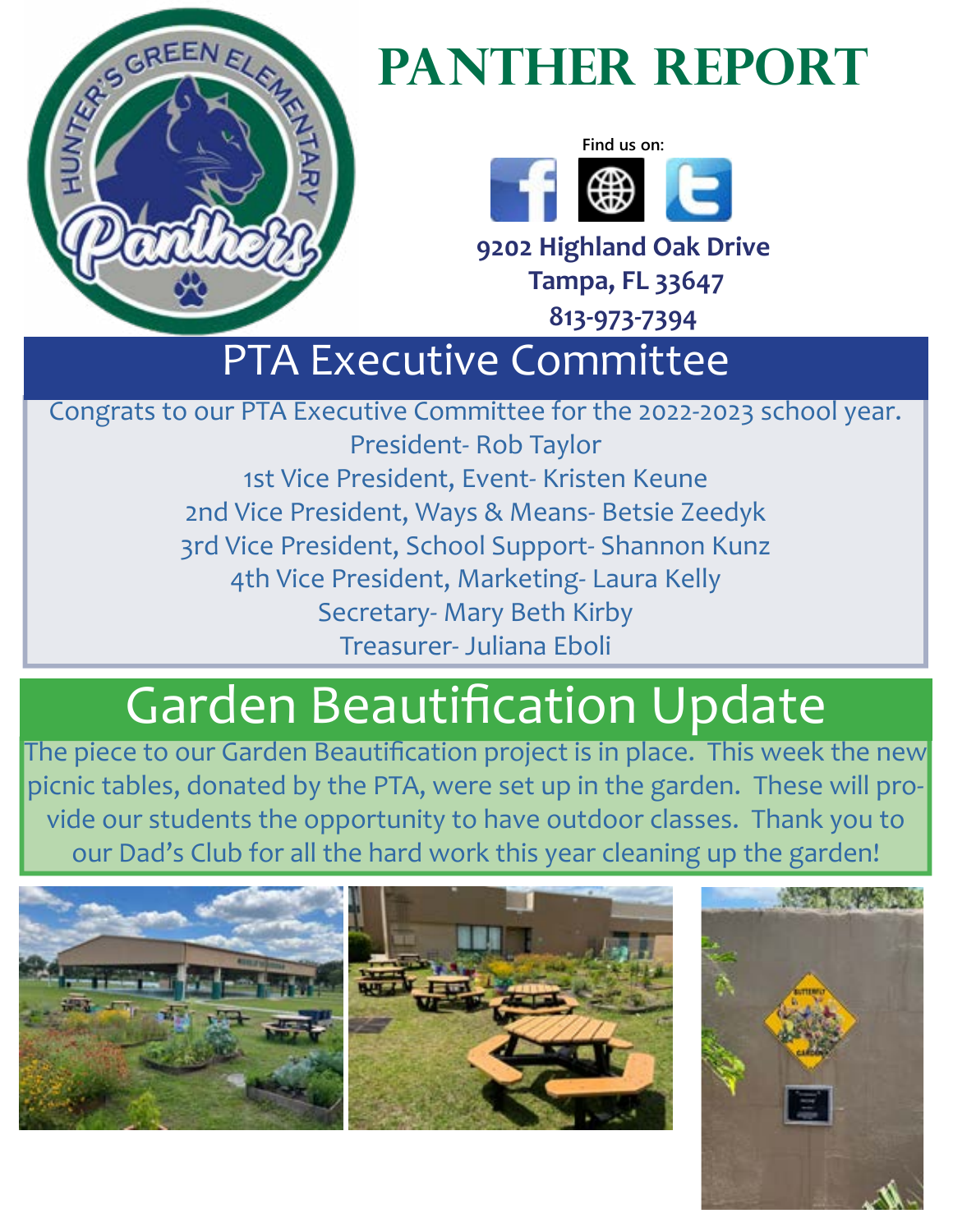#### Kids Rule The School Congratulations to our winners! May 20th is going to be an exciting day at HGE!

|                         | SPECIALS/MEDIA/RESOURCES |                             |                         | <b>ESE/VPK</b>     |                        |
|-------------------------|--------------------------|-----------------------------|-------------------------|--------------------|------------------------|
| <b>Coach Harris</b>     |                          | Jordan Gillespie Ms. Cross  |                         |                    | Karsyn Kusha           |
| Ms. Roberts             |                          |                             | Katie Young Ms. Exantus |                    | Olivia Pratt           |
| Ms. Moats               |                          | Caroline Towner Ms. Jackson |                         |                    | <b>Easton Koehler</b>  |
| Ms. Jones               |                          |                             | Zac Zeedyk Ms. Jamieson |                    | <b>Nehemiah Prince</b> |
| Ms. Jefferson (1/2 day) |                          | Zhnya Blackman              |                         |                    |                        |
| Ms. Sequeira-Torres     |                          | Nicolette Janov             |                         |                    |                        |
|                         | <b>KINDERGARTEN</b>      |                             |                         | <b>FIRST GRADE</b> |                        |
| Ms. Adams               |                          | Lara Marin                  | Ms. Allgair             |                    | <b>Rhys Kunz</b>       |
| Ms. Coriell             |                          | Seraiah Martinez            | Ms. Cantwell            |                    | <b>Yesha Felarca</b>   |
| Ms. Corripio            |                          | <b>Colin Keune</b>          | Ms. Cohen               |                    | Jayda Johnson          |
| Ms. Embry               |                          | Lukas Pineda                | Ms. Kellebrew           |                    | Luca Pestano           |
| Ms. Noble               |                          | <b>Sydney Adams</b>         | Ms. Kusha               |                    | <b>Sadie Hurley</b>    |
| Ms. White               |                          | Mary Iwanski                | Ms. Sheffield           |                    | Aidyn Pillot           |
|                         | <b>SECOND GRADE</b>      |                             |                         | <b>THIRD GRADE</b> |                        |
| Ms. Baez                |                          | <b>Lyric Smail</b>          | Ms. Fernandez           |                    | McKenna Rodriguez      |
| Ms. Doutt-Nesmith       |                          | <b>Ariah Pillot</b>         | Ms. Hoffman             |                    | <b>Dylan Dorr</b>      |
| Ms. Gable               |                          | <b>Jack Staples</b>         | Ms. Moss                |                    | <b>Lindsey Voss</b>    |
| Ms. Matte               |                          | Julianna Maita              | Ms. Peters              |                    | <b>Gradie Winstead</b> |
| Ms. Matthews            |                          | <b>Kaylee Parker</b>        | Ms. Russ                |                    | <b>Kade Couture</b>    |
| Ms. Pooran              |                          | <b>Owen Ritter</b>          | Ms. Young               |                    | <b>Maddox Sinclair</b> |
| Ms. Vreeland            |                          |                             |                         |                    |                        |
|                         |                          | <b>Charlie Martin</b>       |                         | <b>FIFTH GRADE</b> |                        |
|                         | <b>FOURTH GRADE</b>      |                             | Mr. George              |                    | Julia Farrar           |
| Ms. Petrisko            |                          | Juliet Berman               | Ms. Goss                |                    | <b>Mathias Bolivar</b> |
| Mr. Calderera           |                          | <b>Charlee Releford</b>     | Ms. Haley               |                    | <b>Mckenzie Carlen</b> |
| Ms. Ciccarello          |                          | Leena De Cardenas           | Ms. Hampson             |                    | Risha Kaleswaran       |
| Ms. Stearns             |                          | Camden Smith                | Ms. McKay               |                    | <b>Kennedy Grant</b>   |
| Ms. Kipp                |                          | Camila Varela-Morales       | Ms. Vasquez             |                    | Ashari Blocker         |
| Ms. Landers             |                          | Ava Cattoi                  |                         |                    |                        |
|                         |                          |                             |                         |                    |                        |

### Summer Book Drive

Don't forget to send in your new and gently used books for grades K-5. This will help ensure that all our readers have books to read over the summer! Donations accepted through May 24th in the Media Center

## Upcoming Events

- May 17-18 5th Grade Science Assessment
- May 20 Kids Rule the School
- May 24 Book Drive Ends
- May 27 Last Day of School